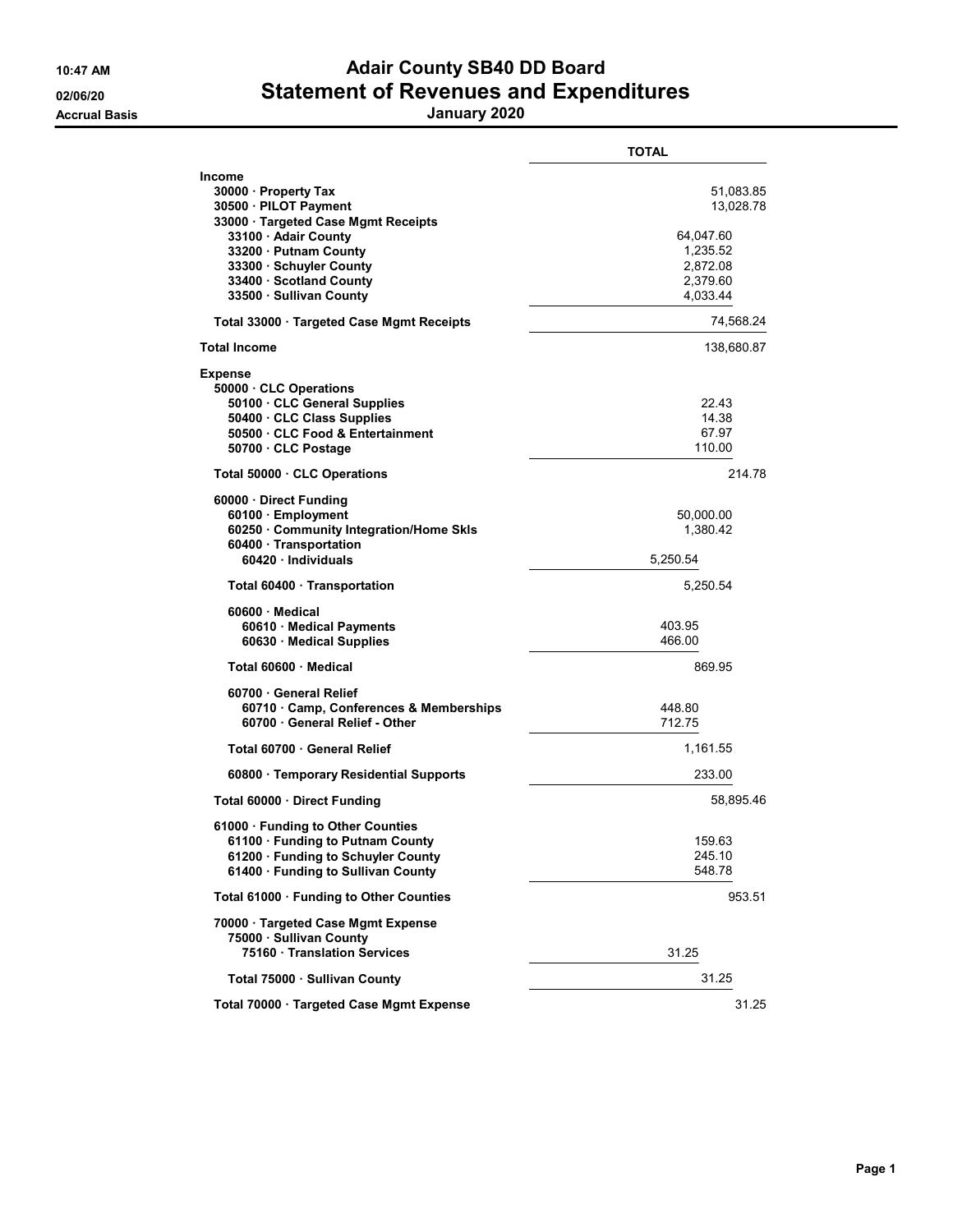## 10:47 AM **Adair County SB40 DD Board** 02/06/20 **Statement of Revenues and Expenditures**

Accrual Basis January 2020

|                                                                                                                                                                                                                                                         | <b>TOTAL</b>                                             |
|---------------------------------------------------------------------------------------------------------------------------------------------------------------------------------------------------------------------------------------------------------|----------------------------------------------------------|
| 80000 · Programming - Indirect<br>85000 · Employee Travel<br>71150 · TCM Adair Mileage<br>72150 · TCM Putnam Mileage<br>73150 · TCM Schuyler Mileage<br>74150 · TCM Scotland Mileage<br>75150 · TCM Sullivan Mileage<br>85000 · Employee Travel - Other | 563.86<br>163.56<br>167.62<br>109.04<br>335.72<br>218.66 |
| Total 85000 · Employee Travel                                                                                                                                                                                                                           | 1,558.46                                                 |
| 86000 · Insurance<br>86500 · Workers' Compensation                                                                                                                                                                                                      | 7,188.00                                                 |
| Total 86000 · Insurance                                                                                                                                                                                                                                 | 7,188.00                                                 |
| 87000 Office Expenses<br>87100 Office Supplies<br>87110 Office Supplies-Country Club<br>87120 Office Supplies-McPherson                                                                                                                                 | 79.34<br>582.15                                          |
| Total 87100 · Office Supplies                                                                                                                                                                                                                           | 66149                                                    |
| 87200 Postage<br>87210 Postage-General<br>87220 · Postage-TCM                                                                                                                                                                                           | 56.20<br>112.80                                          |
| Total 87200 · Postage                                                                                                                                                                                                                                   | 169.00                                                   |
| 87300 · Advertising/Marketing                                                                                                                                                                                                                           | 150.00                                                   |
| 87400 Copier<br>87420 · Copier-McPherson                                                                                                                                                                                                                | 1,243.13                                                 |
| Total 87400 · Copier                                                                                                                                                                                                                                    | 1,243.13                                                 |
| 87450 · Employee Retention/Appreciation<br>87700 · Building Maintenance<br>87710 Janitorial<br>87711 · Janitorial-Country Club<br>87712 Janitorial-McPherson                                                                                            | 1,157.63<br>309.41<br>1,563.00                           |
| Total 87710 Janitorial                                                                                                                                                                                                                                  | 1,872.41                                                 |
| 87730 · Snow Removal<br>87731 · Snow Removal-Country Club                                                                                                                                                                                               | 140.00                                                   |
| Total 87730 · Snow Removal                                                                                                                                                                                                                              | 140.00                                                   |
| Total 87700 · Building Maintenance                                                                                                                                                                                                                      | 2,012.41                                                 |
| 87800 · Software & Technology                                                                                                                                                                                                                           | 3,000.00                                                 |
| Total 87000 · Office Expenses                                                                                                                                                                                                                           | 8,393.66                                                 |
| 87500 · Personnel<br>51000 CLC Personnel<br>51100 CLC Center Salary Expense                                                                                                                                                                             | 5,153.69                                                 |
| Total 51000 · CLC Personnel                                                                                                                                                                                                                             | 5,153.69                                                 |
| 66000 · Payroll Expenses<br>66500 · Salary Sick<br>66700 · Salary Vacation<br>66000 · Payroll Expenses - Other                                                                                                                                          | 2,387.59<br>8,061.39<br>6,258.17                         |
| Total 66000 · Payroll Expenses                                                                                                                                                                                                                          | 16,707.15                                                |